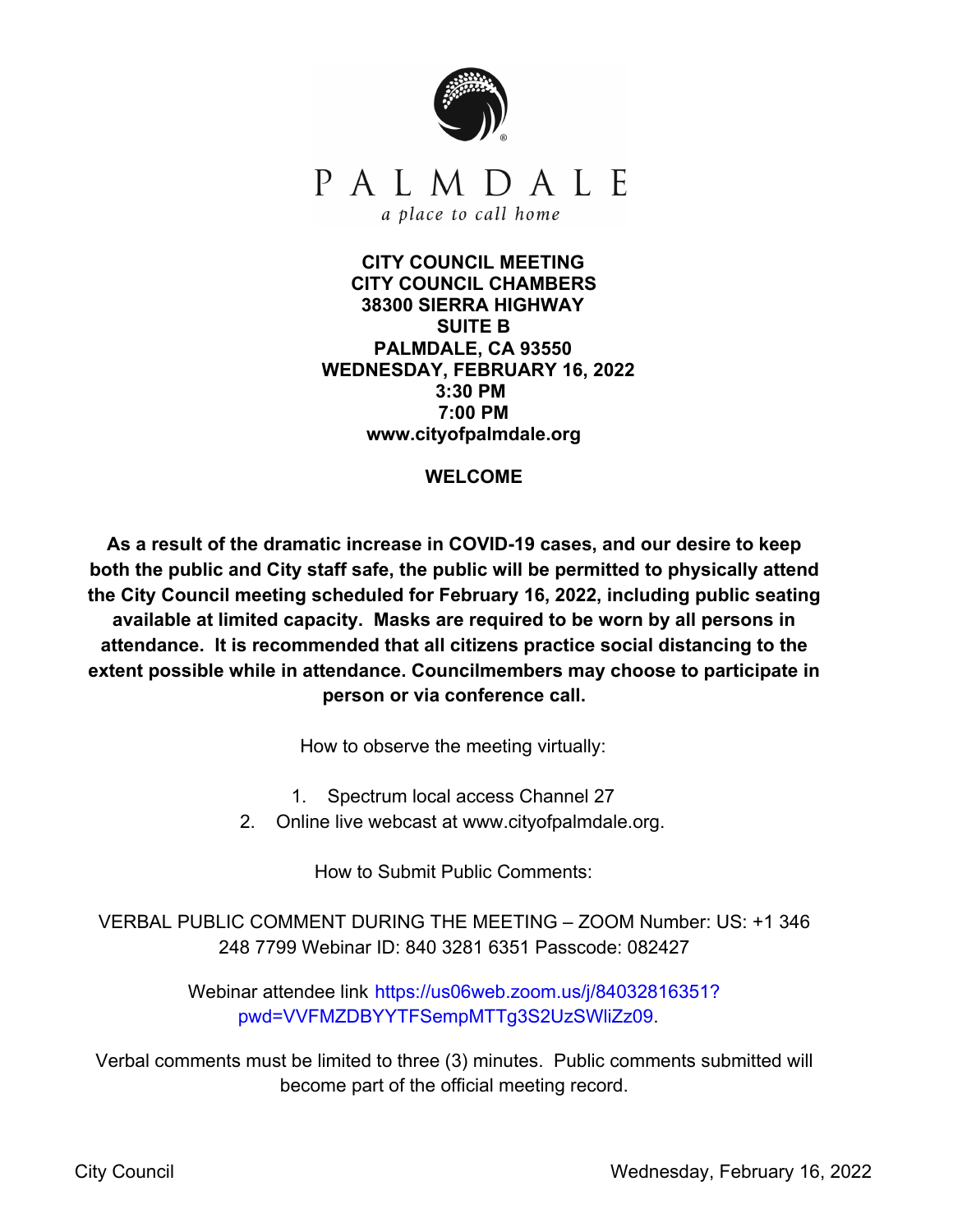The safety and well-being of employees and the public remains the City's top priority. The City of Palmdale appreciates your patience and understanding during these challenging times.

The City Council is making every effort to follow the spirit and intent of the Brown Act and other applicable laws regulating the conduct of public meetings in order to maximize transparency and public access.

In accordance with the Americans with Disabilities Act of 1990, if you require a disabilityrelated modification or accommodation to participate in this meeting, please contact the City Clerk's Office at (661) 267-5151 at least 72 hours prior to the meeting.

If you require oral Spanish translation, please contact the City Clerk's Office at (661) 267- 5151 at least 72 hours prior to the meeting.

Your courtesy is requested to help our meetings run smoothly. If you'll be kind enough to follow these simple rules, we can make the best possible use of your time and ours:

- Please refrain from public displays or outbursts, such as unsolicited applause, comments, cheering, foul language or obscenities.
- Any disruptive activities that substantially interfere with the ability of the City Council to carry out its meeting will not be permitted and offenders will be asked to leave the meeting.
- Please turn off/mute your cell phones and mobile devices.

## **3:30 P.M.**

# 1. **MAYOR TO CALL MEETINGS TO ORDER**

### 2. **ROLL CALL**

MAYOR HOFBAUER, MAYOR PRO TEM LOA, COUNCILMEMBERS CARRILLO, BISHOP, BETTENCOURT

## 3. **PUBLIC COMMENTS**

Now is the time for public participation for any person wishing to speak to the City Council on matters listed or not listed on the agenda, within the jurisdiction of the City Council. If you are attending the meeting by phone, please press \*9 to "raise your hand." If attending by personal computer, please click the "raise your hand" button. Press \*6 to un-mute yourself, state your name and begin speaking. PLEASE NOTE: A three-minute limit is imposed on each speaker.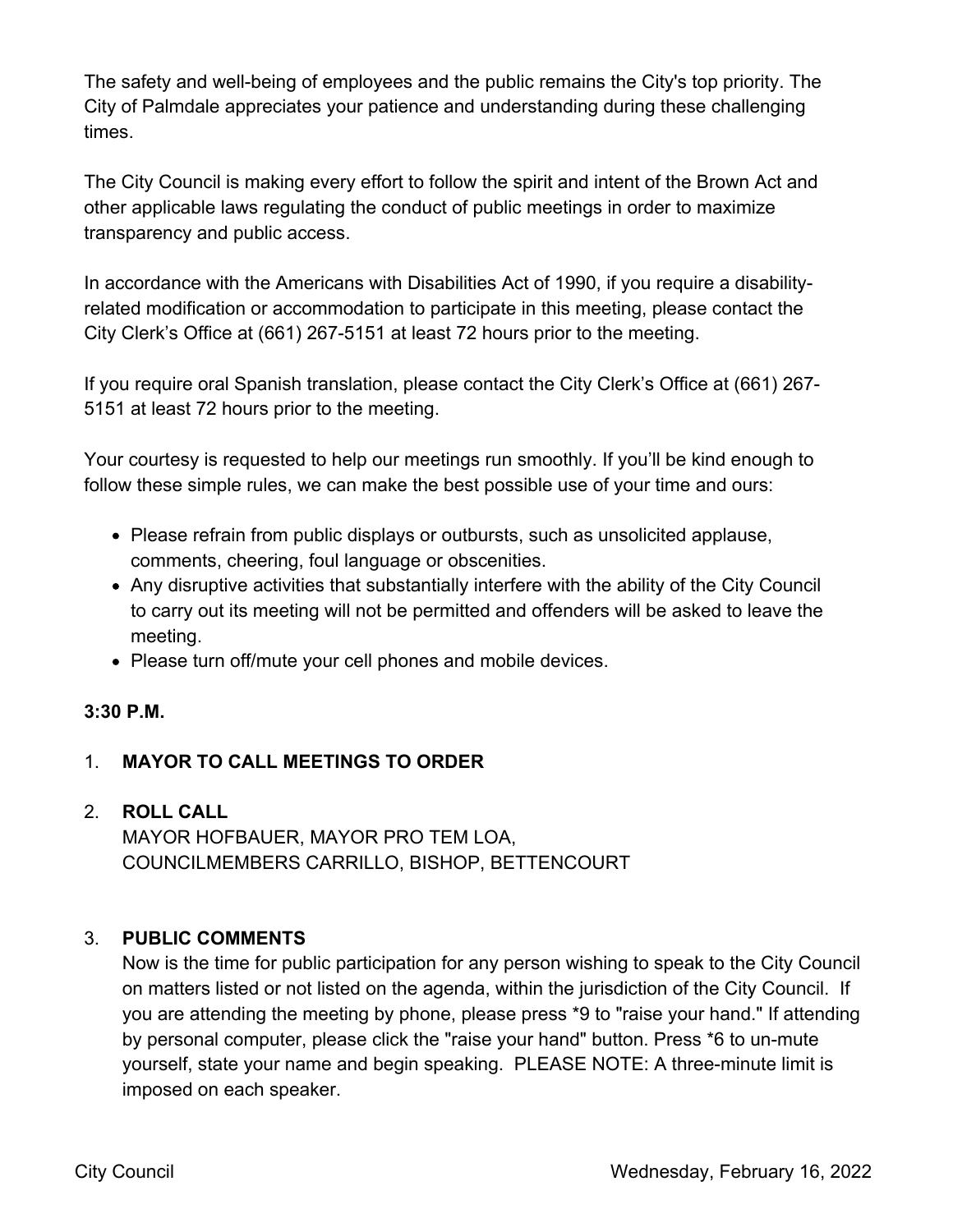## 4. **PRESENTATION BY CITY ATTORNEY**

4.1 This closed session is being held pursuant to the authority of California Government Code Section 54957.

PUBLIC EMPLOYEE DISCIPLINE/DISMISSAL/RELEASE

PUBLIC EMPLOYEE PERFORMANCE EVALUATION

Title: City Manager

4.2 CONFERENCE WITH LEGAL COUNSEL—ANTICIPATED LITIGATION Significant exposure to litigation pursuant to paragraph (2) of subdivision (d) of Section 54956.9: One case.

Closed session is recommended because the City will assess the merits of this matter, and/or threat. Based on existing facts and circumstances, there is a significant exposure to litigation against the City of Palmdale. The existing facts and circumstances that might result in litigation against the City of Palmdale are that the law firm of Shenkman & Hughes has sent a letter to the City of Palmdale regarding decennial redistricting process which could amount to a threat of litigation. The aforementioned facts and circumstances are stated as required by Government Code Section 54956.9 (e)(2). Based on the existing facts and circumstances, it is the opinion of the City Attorney that it would prejudice the position of the City of Palmdale to discuss this matter in public or to disclose further circumstances in this potential case. Further, such disclosure may harm any settlement attempts or other efforts to resolve the matter without litigation.

## 4.3 CONFERENCE WITH LEGAL COUNSEL—EXISTING LITIGATION

CV Communities v. AVEK Los Angeles County Superior Court Case No. BC66107

This closed session is being held pursuant to the authority of California Government Code Section 54956.9(d)(1).

## 5. **ANNOUNCEMENT BY CITY ATTORNEY**

## 6. **ADJOURN CLOSED SESSION MEETING**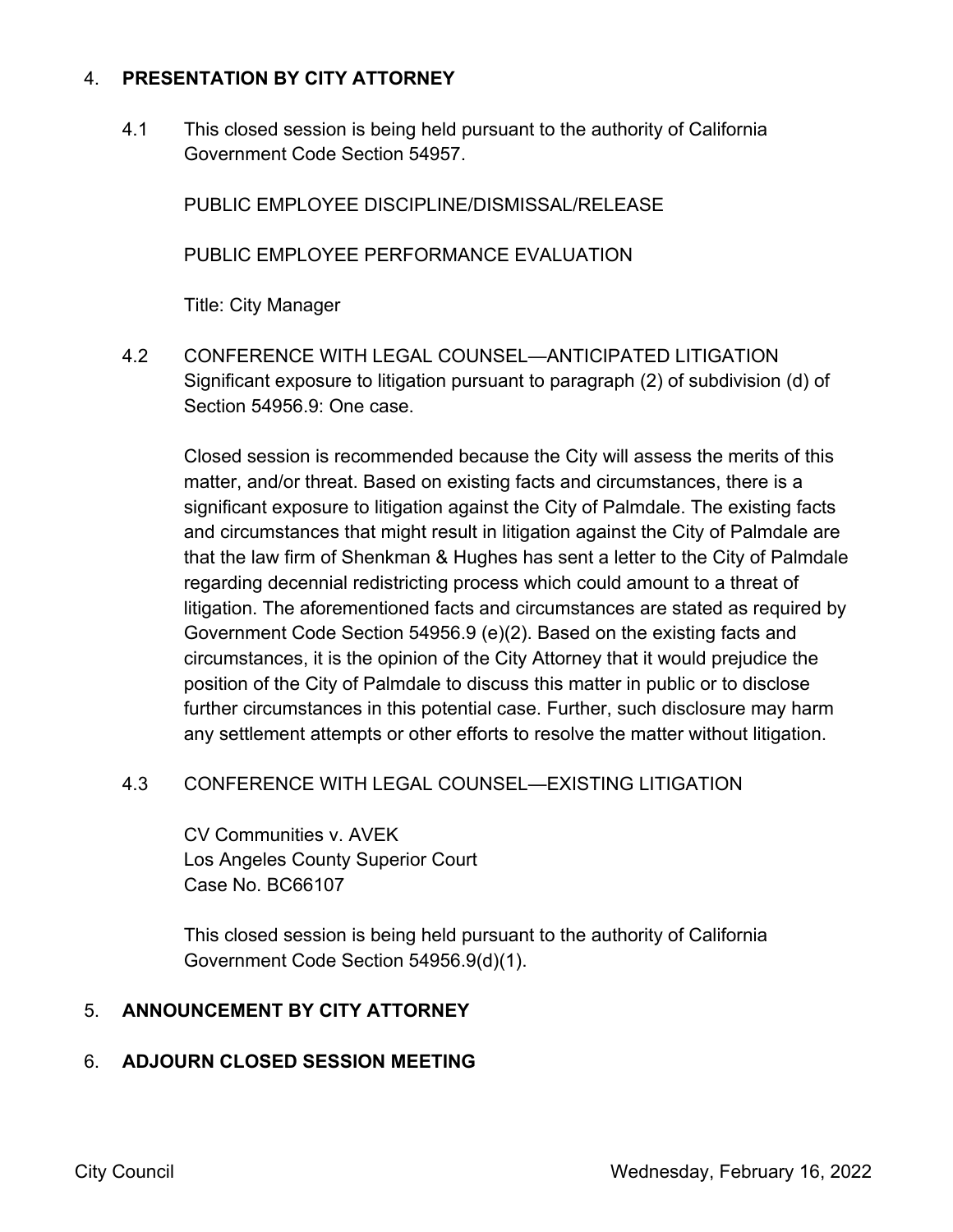# **7:00 P.M.**

# 7. **PLEDGE OF ALLEGIANCE AND MOMENT OF SILENCE IN HONOR OF OUR TROOPS**

# 8. **WAIVER OF FULL READING OF RESOLUTION(S) and ORDINANCE(S)**

Staff Recommendation: Move to waive full reading of the Resolution (s) and/or Ordinance(s) to be considered and voted on at this meeting. (Voice Vote - Requires a majority to waive.)

### 9. **PUBLIC COMMENTS**

Now is the time for public participation for any person wishing to speak to the City Council on matters listed or not listed on the agenda, within the jurisdiction of the City Council. If you are attending the meeting by phone, please press \*9 to "raise your hand." If attending by personal computer, please click the "raise your hand" button. Press \*6 to un-mute yourself, state your name and begin speaking. PLEASE NOTE: A three-minute limit is imposed on each speaker.

## 10. **CONSENT CALENDAR**

All matters listed under the Consent Calendar will be enacted by one motion unless an item(s) is pulled by Council, in which case the item(s) will be removed from the Calendar and will be considered separately following this portion of the Agenda.

10.1 Adopt Resolution No. CC 2022-019, a Resolution of the City Council of the City of Palmdale Authorizing Remote Teleconference Meetings of the City Council and All City Subordinate Bodies for the Period of February 21, 2022 through March 23, 2022. (Staff Reference: City Attorney Beck)

#### 2\_16\_2022\_Staff\_Report\_- Resolution of the City Council Authorizing Remote Teleconference Meetings 019.docx

2\_16\_2022 Resolution No. CC 2021-019 Brown Act Teleconference AB 361.doc

10.2 Adopt Resolution No. CC 2022-021, a Resolution of the City Council of the City of Palmdale to approve the street name change of Avenue R-12, between 65th to 70th Street East, to be named Hawks Way. (Staff Reference: Director of Public Works Heffernan)

SR - Resolution No. CC 2022-021 Hawks Way (3).docx Resolution CC 2022-021 Hawks Way.doc Avenue R-12 Map.pdf

10.3 Adopt Resolution CC 2022-024, a Resolution of the City Council of the City of Palmdale to Support the Recall of Los Angeles County District Attorney George Gascon. (Staff Reference: City Attorney Beck)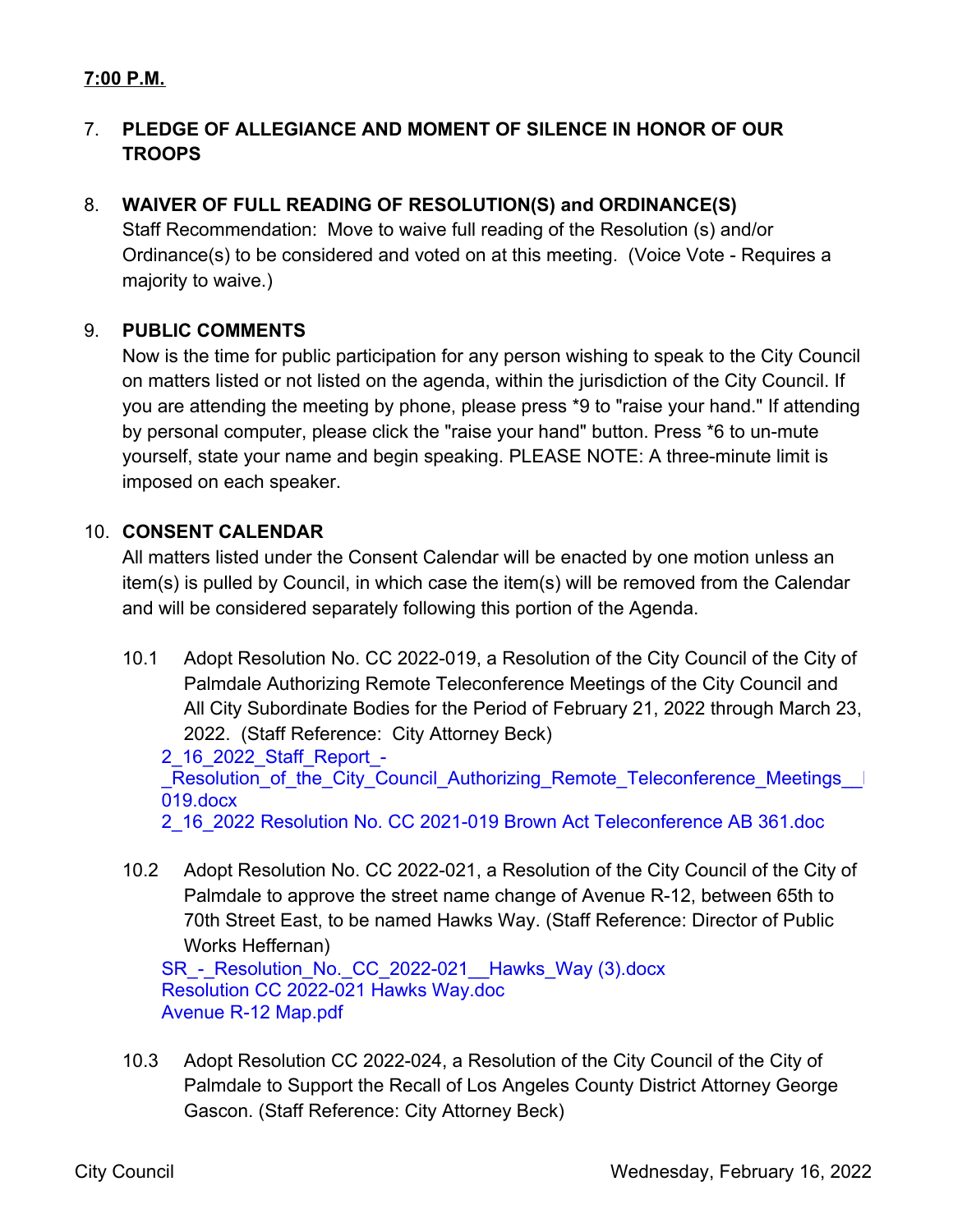StaffReport\_Resolution.Support.Recall.2.16.22.docx DA Gascon - Resolution.Support.Recall.2.16.22.docx

10.4 Approve Legal Services Agreement Between the City of Palmdale and Bradley, Gmelich & Wellerstein in the amount of \$250,000. (Staff Reference City Attorney Beck) StaffReport\_BGW2.16.22.docx

LSA.BGW,2.16.22 v2.docx

### 11. **PUBLIC HEARING**

11.1 Public Hearing to review and consider the redistricting draft maps recommended by the Advisory Redistricting Commission. (Staff Reference: Acting City Manager Perez)

2.16.2022 Public\_Hearing\_to\_Review\_and\_Consider\_the\_Redistricting\_Draft\_Maps<sub>\_</sub> (1).docx Reso. No. 2021-031.pdf NDC-Purple.pdf ALVA-Map.pdf Public\_208.pdf Outreach Summary Report - Palmdale.pdf Public\_202.pdf Public\_203.pdf Public\_205.pdf Public\_206.pdf NDC-Minimal-Change.pdf NDC\_Orange.pdf NDC\_Pink.pdf

11.2 Public Hearing and Review of Proposed Ordinance No. 1580 for adoption. (Staff Reference: City Attorney Beck)

AN ORDINANCE OF THE CITY COUNCIL OF THE CITY OF PALMDALE CONTINUING A TEMPORARY SUSPENSION OF SECTION 5.04.670(H)(4) OF THE PALMDALE MUNICIPAL CODE PROHIBITING THE SALE OF FLAVORED ELECTRONIC CIGARETTE PRODUCTS

Staff Recommendation: Adopt Ordinance No. 1580

2.16.2022 Ordinance Continuing A Temporary Suspension of Section 5.04.670(H)(4) of the Palmdale Municipal Code Prohibiting the Sale of Flavored Electronic Cigarette Products.docx

[Proposed] Ordinance No. 1580 - Flavored Tobacco.doc